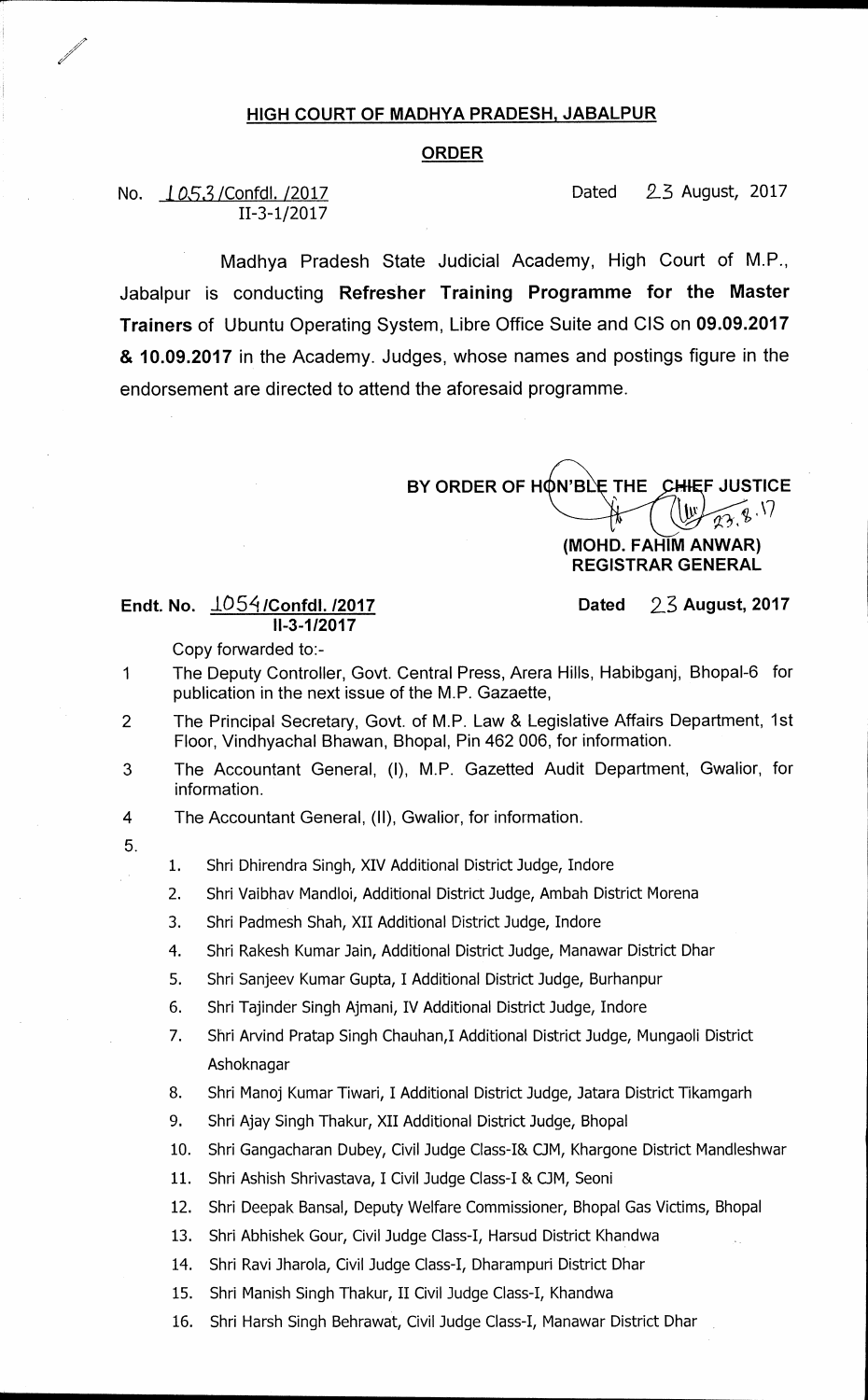- **17. Shri Anand Jambhulkar, III AJ to I Civil Judge Class-I, Itarsi District Hoshangabad**
- **18. Shri Bharat Kumar Vyas, Civil Judge Class-I, Depalpur District Indore**
- **19. Shri Zafar Iqbal, Civil Judge Class-I, Chanderi District Ashoknagar**
- **20. Shri Manish Bhatt, A3 to I Civil Judge Class-I, Nalkheda District Shajapur**
- **21. Shri Sachin Jain, IV A3 to I Civil Judge Class-I, Gwalior**
- **22. Shri Rohit Singh, II Civil Judge Class-I, Dabra District Gwalior**
- **23. Shri Ashish Tamrakar, XI Civil Judge Class-I, Jabalpur**
- **24. Shri Yashpal Singh, I Civil Judge Class-II, Berasia District Bhopal**
- **25. Smt. Anu Singh, II Civil Judge Class-II, Berasia District Bhopal**
- **26. Ms. Tabassum Khan, XIII Civil Judge Class-II, Jabalpur**
- **27. Shri Ravi Kumar Baurasi, IV Civil Judge Class-II, Panna**
- **28. Shri Nimish Raja, AJ to Civil Judge Class-II, Kasrawad District Mandleshwar**
- **29. Shri Varun Chauhan, III Civil Judge Class-II, Rewa**

**For information and compliance with a direction to participate in the aforesaid course as per above mentioned schedule.** 

**The nominated Judicial Officers are directed to observe the following instruction:** 

- **To apprise themselves with the contents of the Joining Instructions available on**  the MPSJA website www.mpsja.gov.in & www.mpsja.mphc.gov.in and observe **the same.**
- **6. The District & Sessions Judge, Indore/Tikamgarh/Bhopal/Khandwa/Dhar/ Hoshangabad/Gwalior/Panna/Morena/Burhanpur/Mandleshwar/Ashoknagar/ Seoni/Jabalpur/Rewa/Shajapur for information and necessary action with a request to instruct the participant Judges to remain present at M.P.S.J.A. building at Jabalpur on the date and time given in the order, positively.**
- **7. The Registrar, Office of Welfare Commissioner, Bhopal Gas Victims, Bhopal, Dr. Rajendra Prasad Bhawan, Opp. Old Vidhan Sabha Bhawan, Bhopal for information and necessary action. You are requested to direct Shri Deepak Bansal, Deputy Welfare Commissioner, Bhopal Gas Victims, Bhopal to participate in the aforesaid training programme in the Academy on the date and time given in the order, positively. -**
- **8. Registrar (I.T.), High Court of Madhya Pradesh, Jabalpur, for sending copy of order by e-mail to following Judicial Officers:-** 
	- **1. District Judge (Inspection), High Court Premises, Jabalpur/ District Judge (Inspection), J.E.-1, Judges Enclave, Residency Area, indore-452001.1 District Judge (Inspection), 28/B, Race-course Road, Opposite Maila Ground, Gwalior (M.P.), for information.**
	- **2. Principal Registrar, High Court of M.P., Bench Indore, for information**
	- **3. Principal Registrar, High Court of M.P., Bench at Gwalior, New High Court Building, City Centre, Gwalior, for information.**
	- **4. Member Secretary, M.P. State Legal Services Authority, 574, South Civil Lines, Jabalpur, for information.**
	- **5. Principal Registrar (Judicial)/ (Vigilance)/ (I.L.R. & Examination), High Court of M.P., Jabalpur, for information.**
	- **6. Member Secretary, State Court Management System, High Court of M.P., Jabalpur, for information.**

 $\bullet$